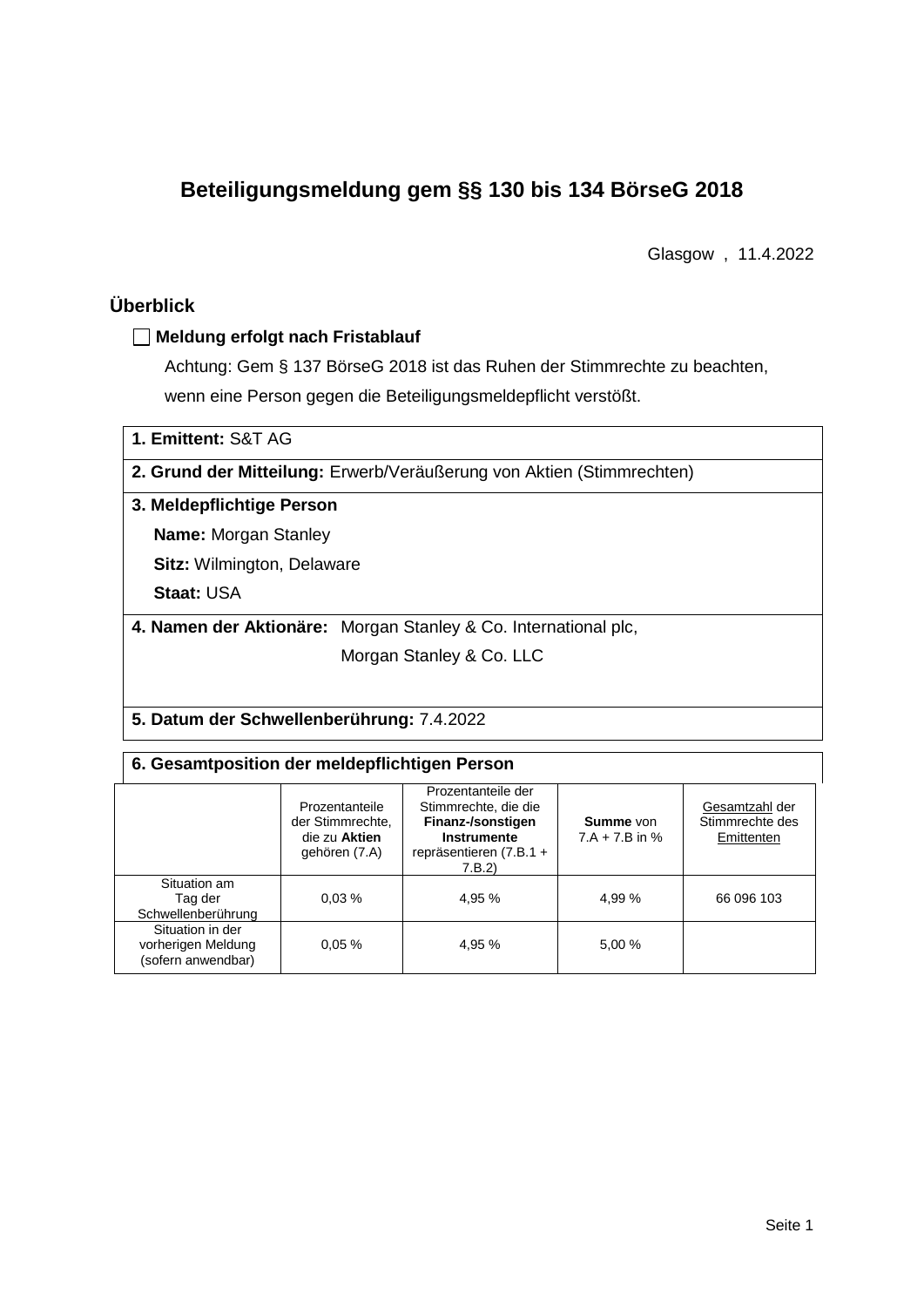# **Details**

## **7. Details über die gehaltenen Instrumente am Tag der Berührung der Schwelle:**

| A: Stimmrechte, die zu Aktien gehören |                                    |                                      |                                           |                                      |  |  |
|---------------------------------------|------------------------------------|--------------------------------------|-------------------------------------------|--------------------------------------|--|--|
|                                       |                                    | Anzahl der Stimmrechte               | Prozentanteil der Stimmrechte             |                                      |  |  |
| <b>ISIN der Aktien</b>                | Direkt<br>$(S$ 130 BörseG<br>2018) | Indirekt<br>$(S$ 133 BörseG<br>2018) | <b>Direkt</b><br>$(S$ 130 BörseG<br>2018) | Indirekt<br>$(S$ 133 BörseG<br>2018) |  |  |
| AT0000A0E9W5                          |                                    | 21 047                               |                                           | 0.03%                                |  |  |
| Subsumme A                            | 21 047                             |                                      |                                           | 0.03%                                |  |  |

| B 1: Finanzinstrumente / sonstige Instrumente gem § 131 Abs 1 Z 1 BörseG 2018                                                                        |             |              |           |       |  |
|------------------------------------------------------------------------------------------------------------------------------------------------------|-------------|--------------|-----------|-------|--|
| Anzahl der Stimmrechte<br>Prozentanteil der<br>die erworben werden<br>Ausübungsfrist<br>Verfalldatum<br>Art des Instruments<br>Stimmrechte<br>können |             |              |           |       |  |
| Right of recall over<br>securities lending<br>agreements                                                                                             | at any time | at any time  | 2 344 586 | 3,55% |  |
|                                                                                                                                                      |             | Subsumme B.1 | 2 344 586 | 3.55% |  |

| B 2: Finanzinstrumente / sonstige Instrumente gem § 131 Abs 1 Z 2 BörseG 2018 |                                     |                |                                    |                           |                                     |  |
|-------------------------------------------------------------------------------|-------------------------------------|----------------|------------------------------------|---------------------------|-------------------------------------|--|
| Art des<br><b>Instruments</b>                                                 | Verfalldatum                        | Ausübungsfrist | Physisches oder<br>Cash Settlement | Anzahl der<br>Stimmrechte | Prozentanteil<br>der<br>Stimmrechte |  |
| <b>Equity Swap</b>                                                            | From<br>08.12.2022 to<br>28.03.2024 | at any time    | Cash                               | 929 895                   | 1.41 %                              |  |
|                                                                               |                                     |                | Subsumme B.2                       | 929 895                   | 1,41 %                              |  |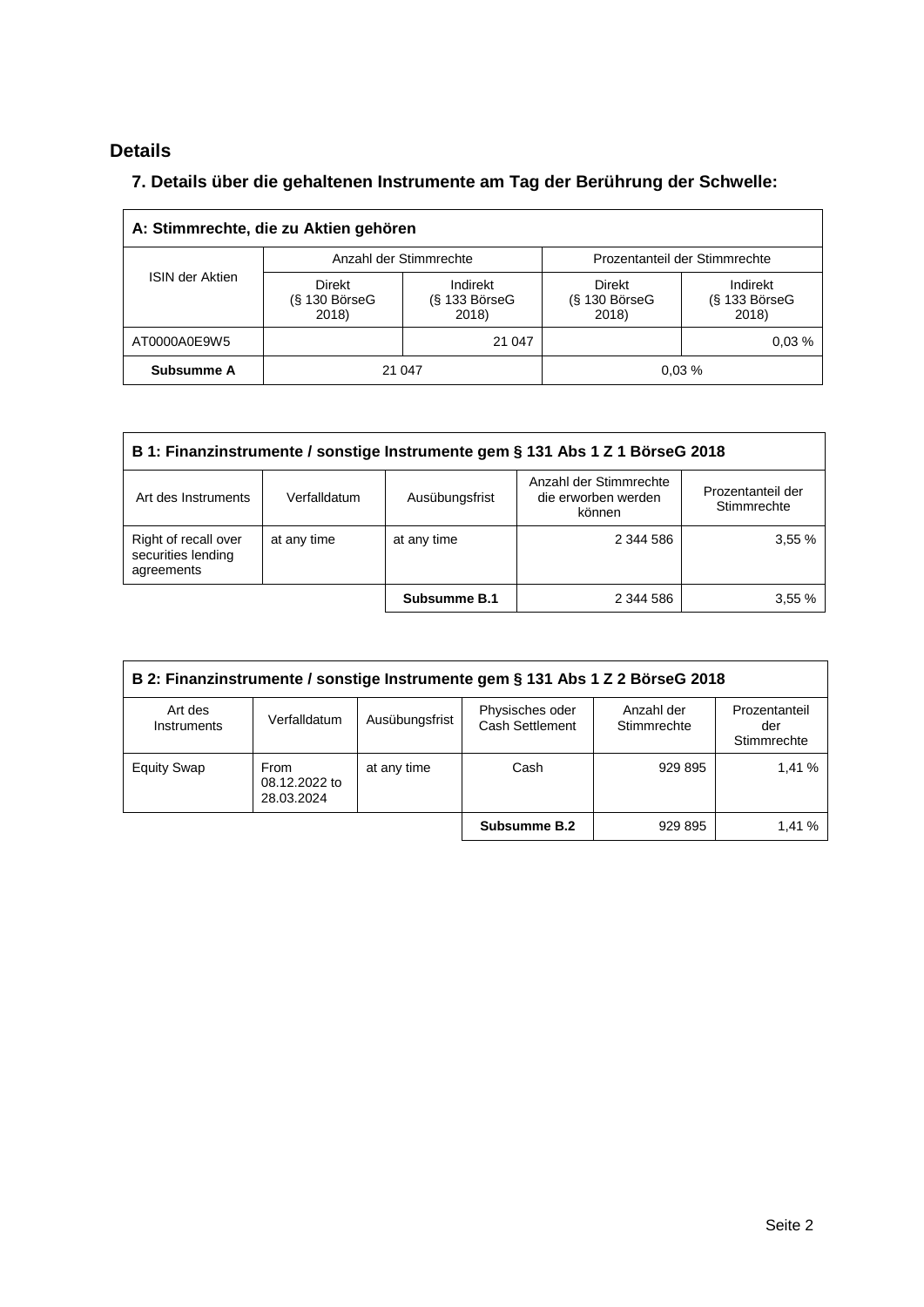## **8. Information in Bezug auf die meldepflichtige Person:**

Die meldepflichtige Person (Punkt 3) wird nicht von einer natürlichen/juristischen Person kontrolliert und kontrolliert auch keine andere Person, die direkt oder indirekt Instrumente am Emittenten hält.

 $\boxtimes$  Volle Kette der kontrollierten Unternehmen, über die die Stimmrechte und/oder Finanz-/sonstigen Instrumente gehalten werden, beginnend mit der obersten kontrollierenden natürlichen oder juristischen Person:

| <b>Ziffer</b>  | <b>Name</b>                                            | Direkt kontrolliert<br>durch Ziffer | Direkt gehaltene<br>Stimmrechte in<br>Aktien (%) | Direkt gehaltene<br>Finanz-<br>/sonstige<br>Instrumente (%) | <b>Total</b> von beiden<br>$(\% )$ |
|----------------|--------------------------------------------------------|-------------------------------------|--------------------------------------------------|-------------------------------------------------------------|------------------------------------|
| 1              | Morgan Stanley                                         |                                     |                                                  |                                                             |                                    |
| $\overline{2}$ | Morgan Stanley<br>Capital<br>Management,<br><b>LLC</b> |                                     |                                                  |                                                             |                                    |
| 3              | Morgan Stanley<br>Domestic<br>Holdings, Inc.           | $\overline{2}$                      |                                                  |                                                             |                                    |
| 4              | Morgan Stanley<br>& Co. LLC                            | 3                                   | 0,01%                                            | 1,87 %                                                      | 1,88 %                             |
| 5              | Morgan Stanley<br>International<br>Holdings Inc.       | 1                                   |                                                  |                                                             |                                    |
| 6              | Morgan Stanley<br>International<br>Limited             | 5                                   |                                                  |                                                             |                                    |
| $\overline{7}$ | Morgan Stanley<br>Investments<br>(UK)                  | 6                                   |                                                  |                                                             |                                    |
| 8              | Morgan Stanley<br>& Co.<br>International plc           | 7                                   | 0,03%                                            | 3,09%                                                       | 3,12 %                             |
|                |                                                        |                                     |                                                  |                                                             |                                    |

### **9. Im Falle von Stimmrechtsvollmacht**

Datum der Hauptversammlung: -

Stimmrechtsanteil nach der Hauptversammlung: - entspricht - Stimmrechten

#### **10. Sonstige Kommentare:**

-

Glasgow am 11.4.2022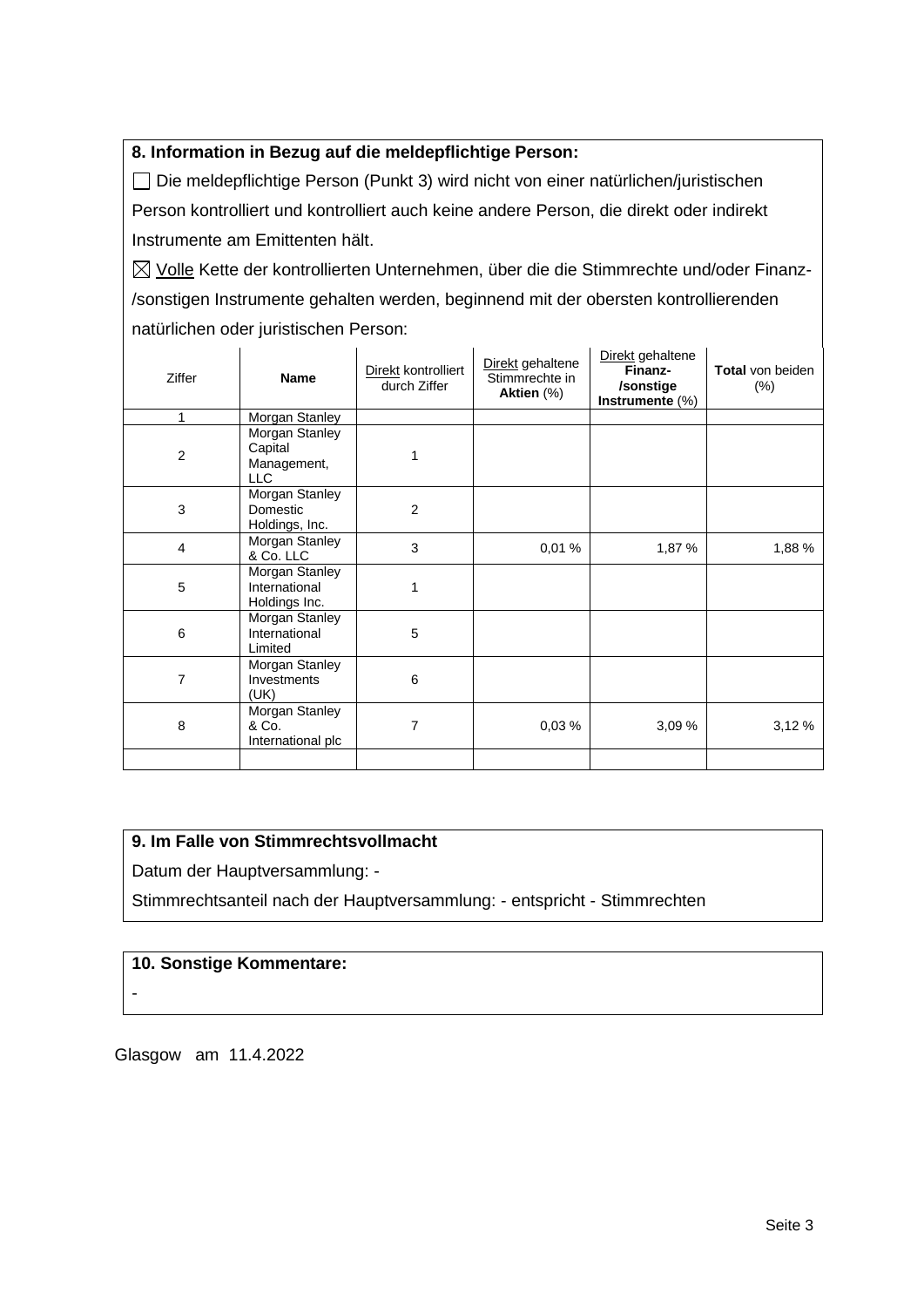# **Major holdings notification pursuant to Sec. 130 to 134 BörseG 2018**

Glasgow , 11.4.2022

## **Overview**

### **Notification made after deadline**

Caution: In case of violations of major holdings notification rules, please pay attention to Section 137 BörseG 2018 (Suspension of voting rights)

|  |  | 1. Issuer: S&T AG |  |  |
|--|--|-------------------|--|--|
|--|--|-------------------|--|--|

**2. Reason for the notification:** Acquisition or disposal of voting rights

#### **3. Person subject to notification obligation**

**Name:** Morgan Stanley

**City:** Wilmington, Delaware

**Country:** USA

**4. Name of shareholder(s):** Morgan Stanley & Co. International plc,

Morgan Stanley & Co. LLC

#### **5. Date on which the threshold was crossed or reached:** 7.4.2022

#### **6. Total positions**

|                                                                                | % of voting rights<br>attached to<br>shares $(7.A)$ | % of voting rights<br>through<br>financial/other<br>instruments $(7.B.1 +$<br>7.B.2) | <b>Total</b> of both in %<br>$(7.A + 7.B)$ | Total number of<br>voting rights of<br>issuer |
|--------------------------------------------------------------------------------|-----------------------------------------------------|--------------------------------------------------------------------------------------|--------------------------------------------|-----------------------------------------------|
| Resulting situation on the<br>date on which threshold<br>was crossed / reached | 0.03%                                               | 4.95 %                                                                               | 4.99 %                                     | 66 096 103                                    |
| Position of previous<br>notification (if applicable)                           | 0.05%                                               | 4.95 %                                                                               | 5.00 %                                     |                                               |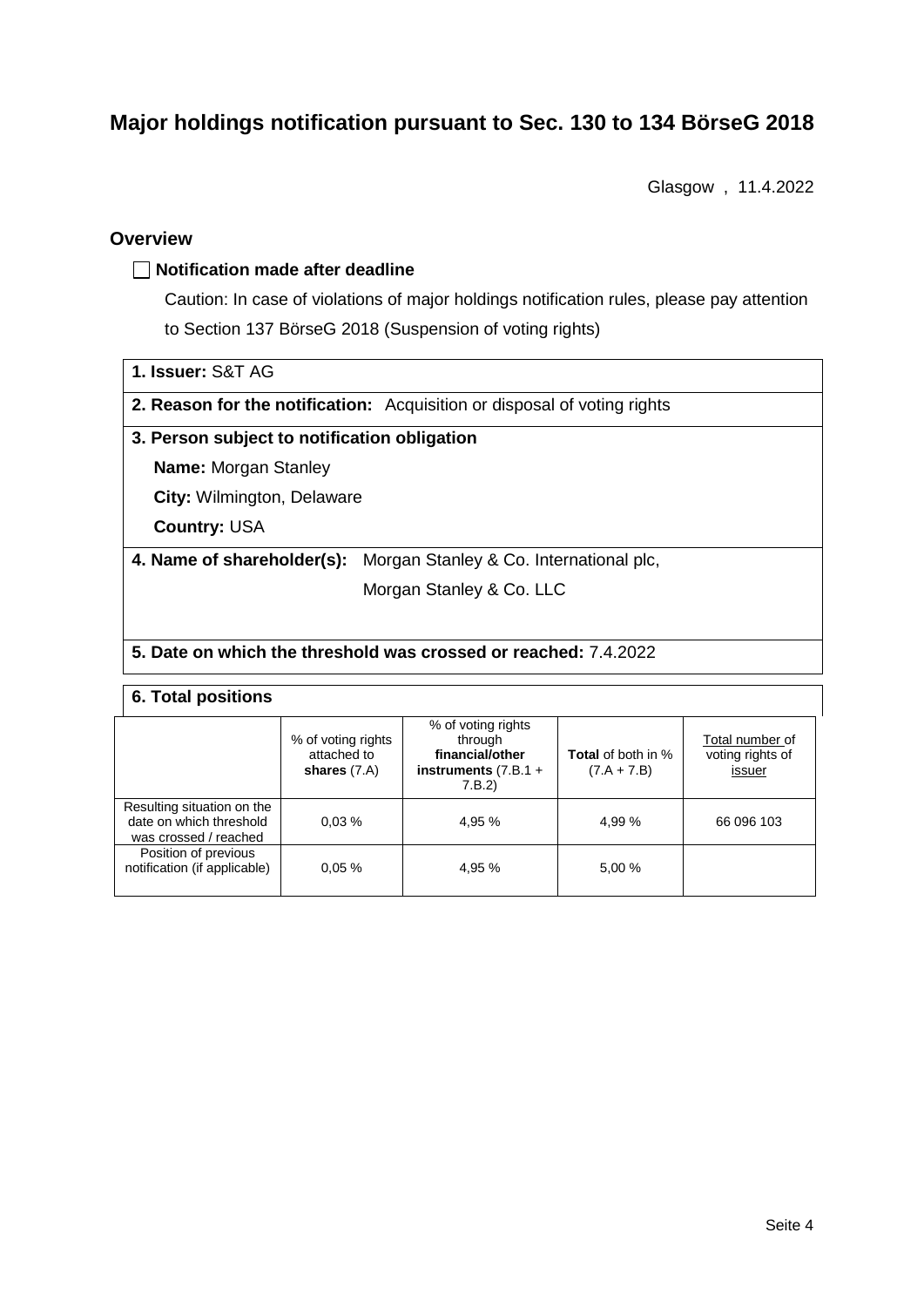# **Details**

## **7. Notified details of the resulting situation:**

| A: Voting rights attached to shares |                                    |                                      |                                    |                                      |  |
|-------------------------------------|------------------------------------|--------------------------------------|------------------------------------|--------------------------------------|--|
|                                     |                                    | Number of voting rights              | % of voting rights                 |                                      |  |
| <b>ISIN Code</b>                    | Direct<br>(Sec 130 BörseG<br>2018) | Indirect<br>(Sec 133 BörseG<br>2018) | Direct<br>(Sec 130 BörseG<br>2018) | Indirect<br>(Sec 133 BörseG<br>2018) |  |
| AT0000A0E9W5                        |                                    | 21 047                               |                                    | 0.03%                                |  |
| <b>SUBTOTAL A</b>                   | 21 047                             |                                      |                                    | 0.03%                                |  |

| B 1: Financial / Other Instruments pursuant to Sec. 131 para. 1 No. 1 BörseG 2018 |                        |                     |                                                                                      |                    |  |  |
|-----------------------------------------------------------------------------------|------------------------|---------------------|--------------------------------------------------------------------------------------|--------------------|--|--|
| Type of instrument                                                                | <b>Expiration Date</b> | Exercise Period     | Number of voting<br>rights that may be<br>acquired if the<br>instrument is exercised | % of voting rights |  |  |
| Right of recall over<br>securities lending<br>agreements                          | at any time            | at any time         | 2 344 586                                                                            | 3,55%              |  |  |
|                                                                                   |                        | <b>SUBTOTAL B.1</b> | 2 344 586                                                                            | 3,55%              |  |  |

| B 2: Financial / Other Instruments pursuant to Sec. 131 para. 1 No. 2 BörseG 2018                                                                      |                                            |             |                     |         |       |  |
|--------------------------------------------------------------------------------------------------------------------------------------------------------|--------------------------------------------|-------------|---------------------|---------|-------|--|
| Expiration<br>Exercise<br>Physical /<br>Number of<br>% of voting<br>Type of instrument<br>Cash Settlement<br>voting rights<br>rights<br>Period<br>Date |                                            |             |                     |         |       |  |
| <b>Equity Swap</b>                                                                                                                                     | <b>From</b><br>08.12.2022 to<br>28.03.2024 | at any time | Cash                | 929 895 | 1.41% |  |
|                                                                                                                                                        |                                            |             | <b>SUBTOTAL B.2</b> | 929 895 | 1.41% |  |